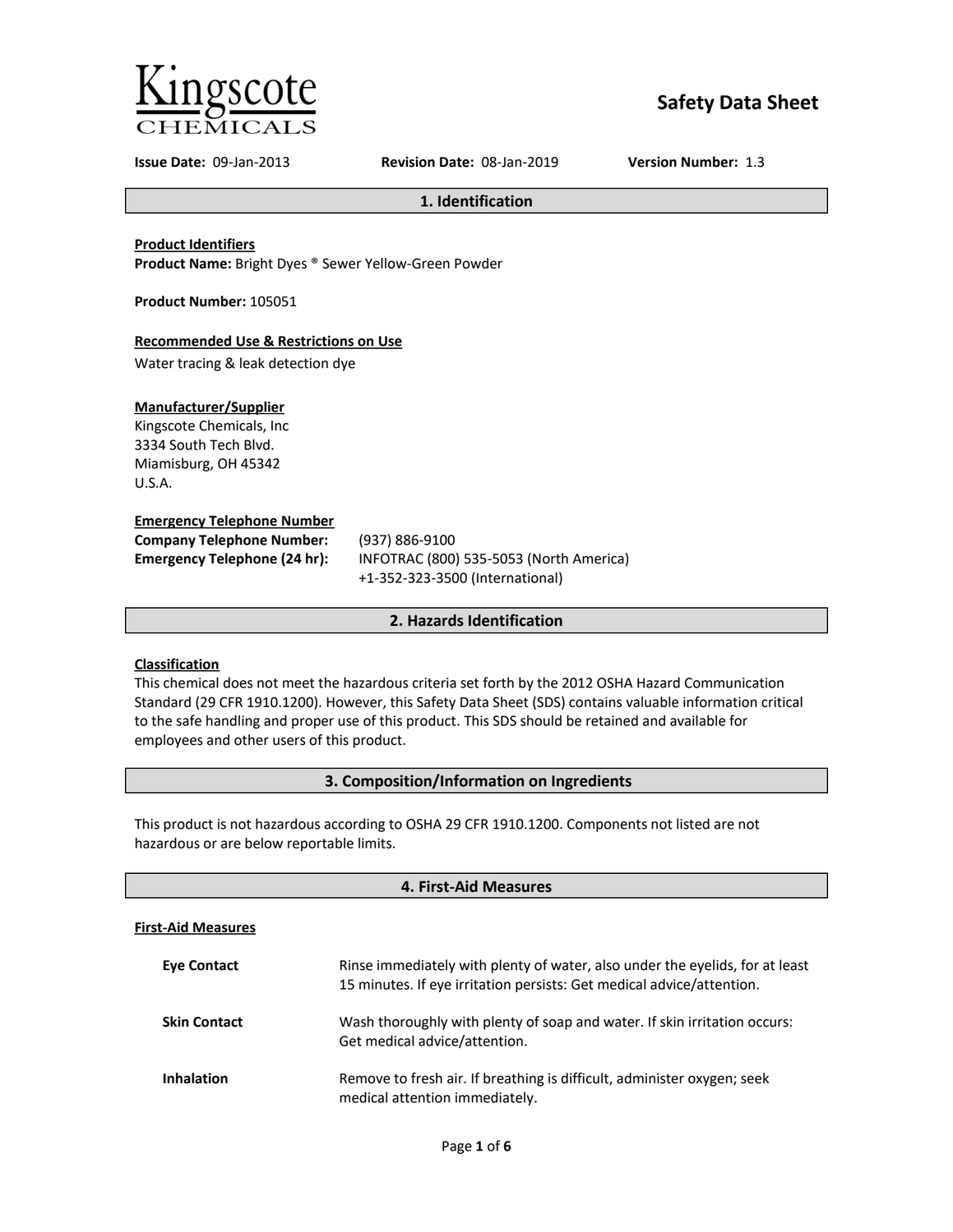**Ingestion** Rinse mouth. DO NOT induce vomiting. Drink plenty of water. Never give anything by mouth to an unconscious person. Get medical attention if large quantities were ingested or if nausea occurs.

#### **Most Important Symptoms and Effects**

**Symptoms** Will cause staining of the skin on contact. May cause eye irritation. Inhalation of dust may cause respiratory irritation. Ingestion may cause urine to be a yellow/green color until the dye has been washed through the system.

# **Indication of Any Immediate Medical Attention and Special Treatment Needed**

**Notes to Physician** Treat symptomatically.

#### **5. Fire-Fighting Measures**

#### **Suitable Extinguishing Media**

Water spray (fog). Carbon dioxide (CO2). Dry chemical. Regular foam.

#### **Unsuitable Extinguishing Media**

Not determined

#### **Specific Hazards Arising from the Chemical**

Remote possibility of dust explosion. Burning may produce oxides of carbon and nitrogen (NOx).

# **Protective Equipment and Precautions for Firefighters**

Wear self-contained breathing apparatus pressure-demand, MSHA/NIOSH (approved or equivalent) and full protective gear.

#### **6. Accidental Release Measures**

#### **Personal Precautions, Protective Equipment and Emergency Procedures**

| <b>Personal Precautions</b>      | Use personal protective equipment as recommended in Section 8.                                                    |
|----------------------------------|-------------------------------------------------------------------------------------------------------------------|
| <b>Environmental Precautions</b> | Prevent from entering into soil, ditches, sewers, waterways and/or<br>groundwater. See Section 12 and Section 13. |

#### **Methods and Material for Containment and Cleaning Up**

| <b>Methods for Containment</b> | Prevent further leakage or spillage if safe to do so.                                 |
|--------------------------------|---------------------------------------------------------------------------------------|
| <b>Methods for Cleaning Up</b> | Sweep up and collect into suitable containers for disposal. Flush area<br>with water. |

#### **7. Handling and Storage**

#### **Precautions for Safe Handling**

| <b>Advice on Safe Handling</b> | Handle in accordance with good industrial hygiene and safety practices. |
|--------------------------------|-------------------------------------------------------------------------|
|                                | Use personal protection recommended in Section 8. Avoid contact with    |
|                                | skin, eyes, or clothing. Avoid breathing dusts. Contaminated clothing   |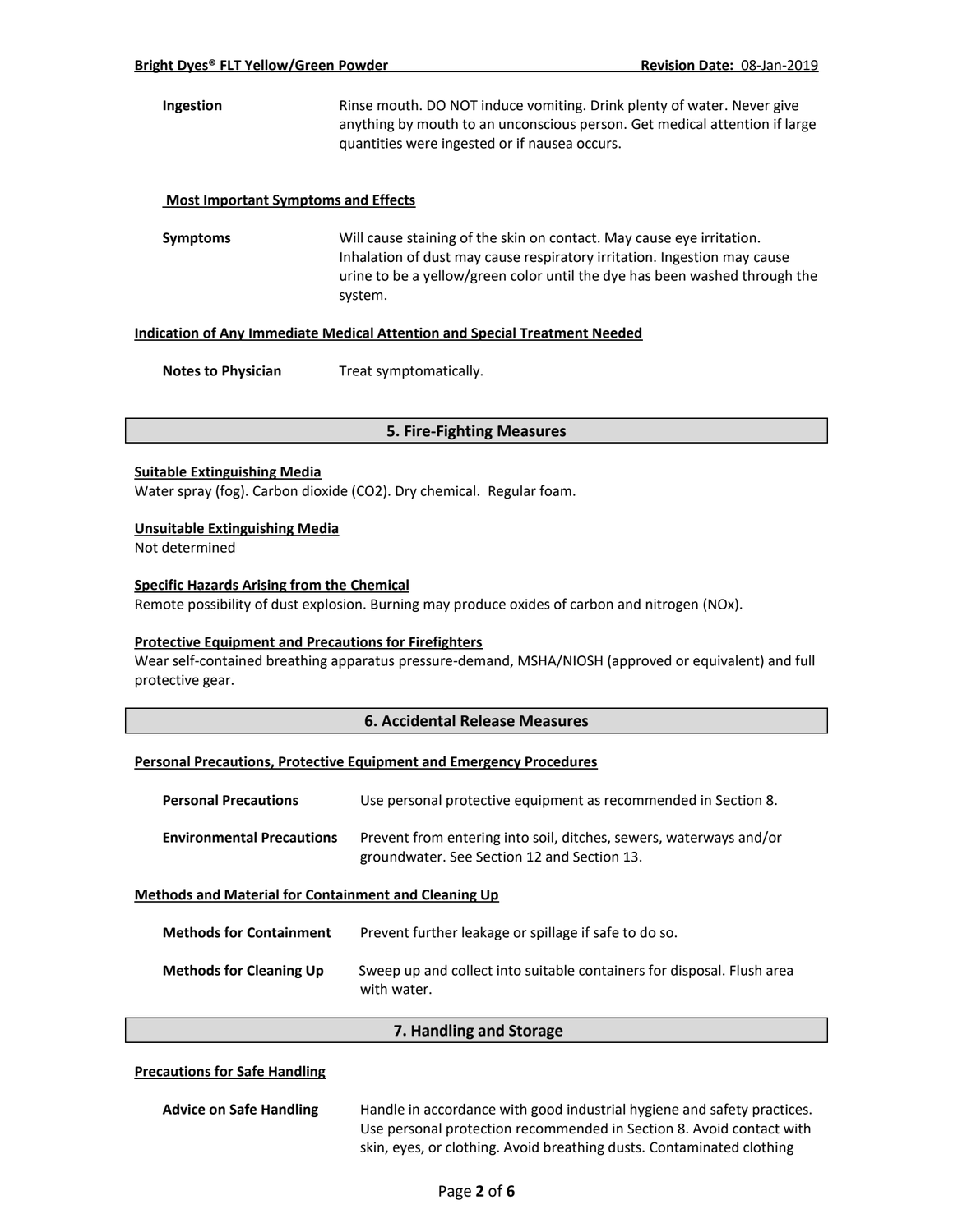| 8. Exposure Controls / Personal Protection                                                                                                                      |  |  |
|-----------------------------------------------------------------------------------------------------------------------------------------------------------------|--|--|
| None known based on information supplied.                                                                                                                       |  |  |
| Keep container tightly closed and store in a cool, dry, and well-<br>ventilated area. Store away from heat, sparks, open flame or any other<br>ignition source. |  |  |
| should be thoroughly washed before reuse.<br><b>Conditions for Safe Storage, Including Incompatibilities</b>                                                    |  |  |
|                                                                                                                                                                 |  |  |

# **Exposure Guidelines**

This product, as supplied, does not contain any hazardous materials with occupational exposure limits established by the region specific regulatory bodies.

#### **Engineering Controls**

Ensure adequate ventilation, especially in confined areas. Eyewash stations. Showers.

#### **Individual Protection Measures, Such as Personal Protective Equipment:**

| <b>Eve/Face Protection</b>        | Avoid contact with eyes.                                                |
|-----------------------------------|-------------------------------------------------------------------------|
| <b>Skin &amp; Body Protection</b> | Rubber gloves. Suitable protective clothing.                            |
| <b>Respiratory Protection</b>     | Use NIOSH-approved dust mask if dusty conditions exist.                 |
| <b>Hygiene Measures</b>           | Handle in accordance with good industrial hygiene and safety practices. |

# **9. Physical and Chemical Properties**

## **Information on Basic Physical and Chemical Properties**

| <b>Physical State</b>            | Solid             | Odor                  | None apparent  |  |
|----------------------------------|-------------------|-----------------------|----------------|--|
| Appearance                       | Red-orange powder | <b>Odor Threshold</b> | Not determined |  |
| Color                            | Red-orange        |                       |                |  |
| <b>Property</b>                  | <b>Values</b>     |                       |                |  |
| рH                               | Not applicable    |                       |                |  |
| <b>Melting/Freezing Point</b>    | Not applicable    |                       |                |  |
| <b>Boiling Point/Range</b>       | Not applicable    |                       |                |  |
| <b>Flash Point</b>               | Not applicable    |                       |                |  |
| <b>Evaporation Rate</b>          | Not applicable    |                       |                |  |
| Flammability (solid, gas)        | Non-flammable     |                       |                |  |
| <b>Upper Flammability Limits</b> | Not applicable    |                       |                |  |
| <b>Lower Flammability Limits</b> | Not applicable    |                       |                |  |
| <b>Vapor Pressure</b>            | Not applicable    |                       |                |  |
| <b>Vapor Density</b>             | Not applicable    |                       |                |  |
| <b>Relative Density</b>          | Not applicable    |                       |                |  |
| <b>Specific Gravity</b>          | Not applicable    |                       |                |  |
| Solubility                       | Soluble in water  |                       |                |  |
| <b>Partition Coefficient</b>     | Not determined    |                       |                |  |
| <b>Auto-ignition Temperature</b> | Not determined    |                       |                |  |
| <b>Decomposition Temperature</b> | Not determined    |                       |                |  |
| <b>Viscosity</b>                 | Not determined    |                       |                |  |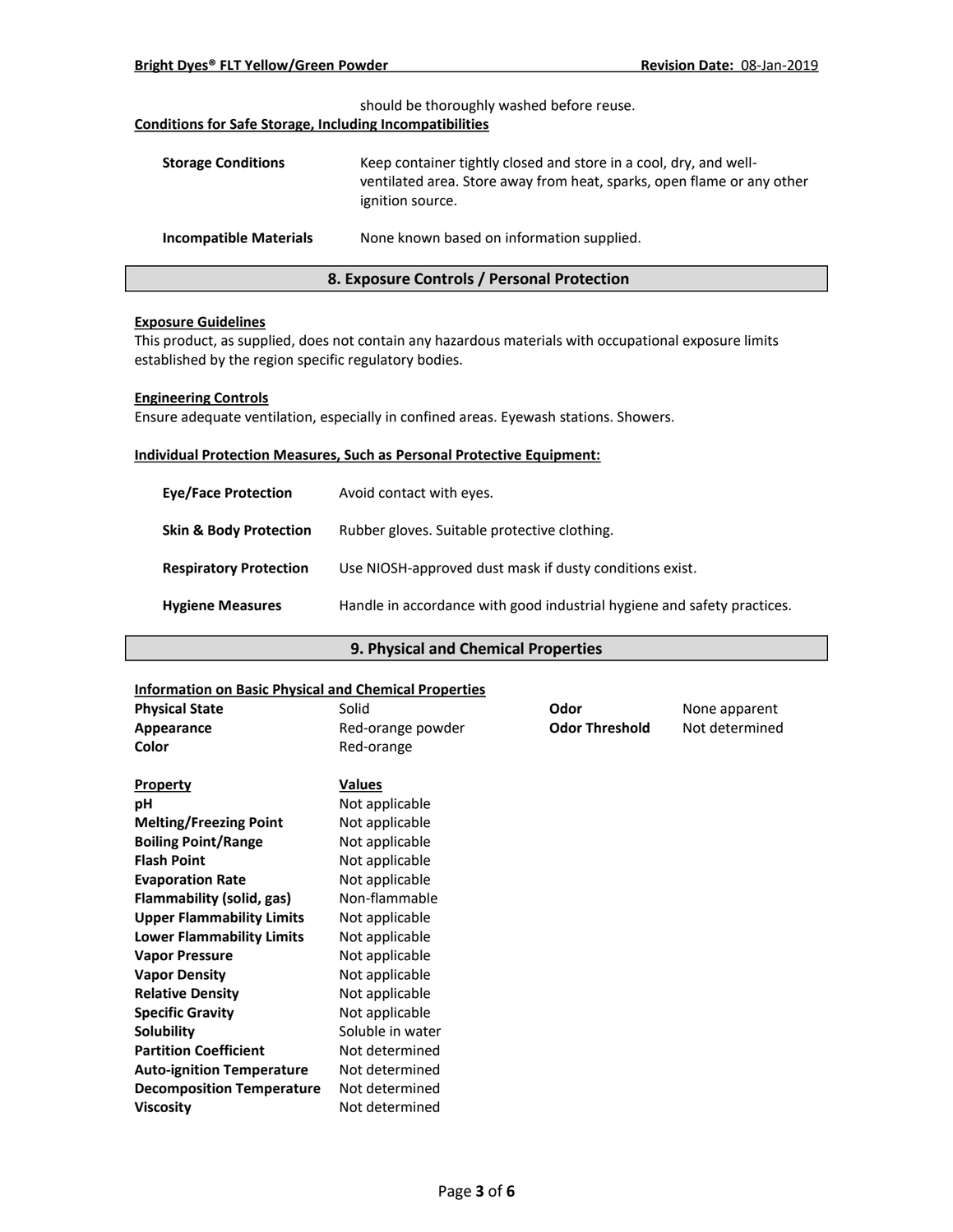# **10. Stability and Reactivity**

# **Reactivity**

Not reactive under normal conditions.

# **Chemical Stability**

Stable under recommended storage conditions.

#### **Possibility of Hazardous Reactions**

None under normal processing.

#### **Conditions to Avoid**

Keep out of reach of children.

#### **Incompatible Materials**

None known based on information supplied.

### **Hazardous Decomposition Products**

Oxides of carbon and nitrogen (NOx).

# **11: Toxicological Information**

#### **Information on Likely Routes of Exposure**

| <b>Inhalation</b>   | Avoid inhalation of dust.            |
|---------------------|--------------------------------------|
| Ingestion           | Do not ingest.                       |
| <b>Skin Contact</b> | May cause an allergic skin reaction. |
| <b>Eye Contact</b>  | Avoid contact with eyes.             |

# **Delayed, Immediate, and Chronic Effects from Short- and Long-Term Exposure**

May cause an allergic skin reaction.

# **Numerical Measures of Toxicity**

Not determined

# **Symptoms Associated with Exposure**

See Section 4 of this SDS for symptoms.

# **Carcinogenicity**

| <b>NTP</b>  | None |
|-------------|------|
| <b>IARC</b> | None |
| <b>OSHA</b> | None |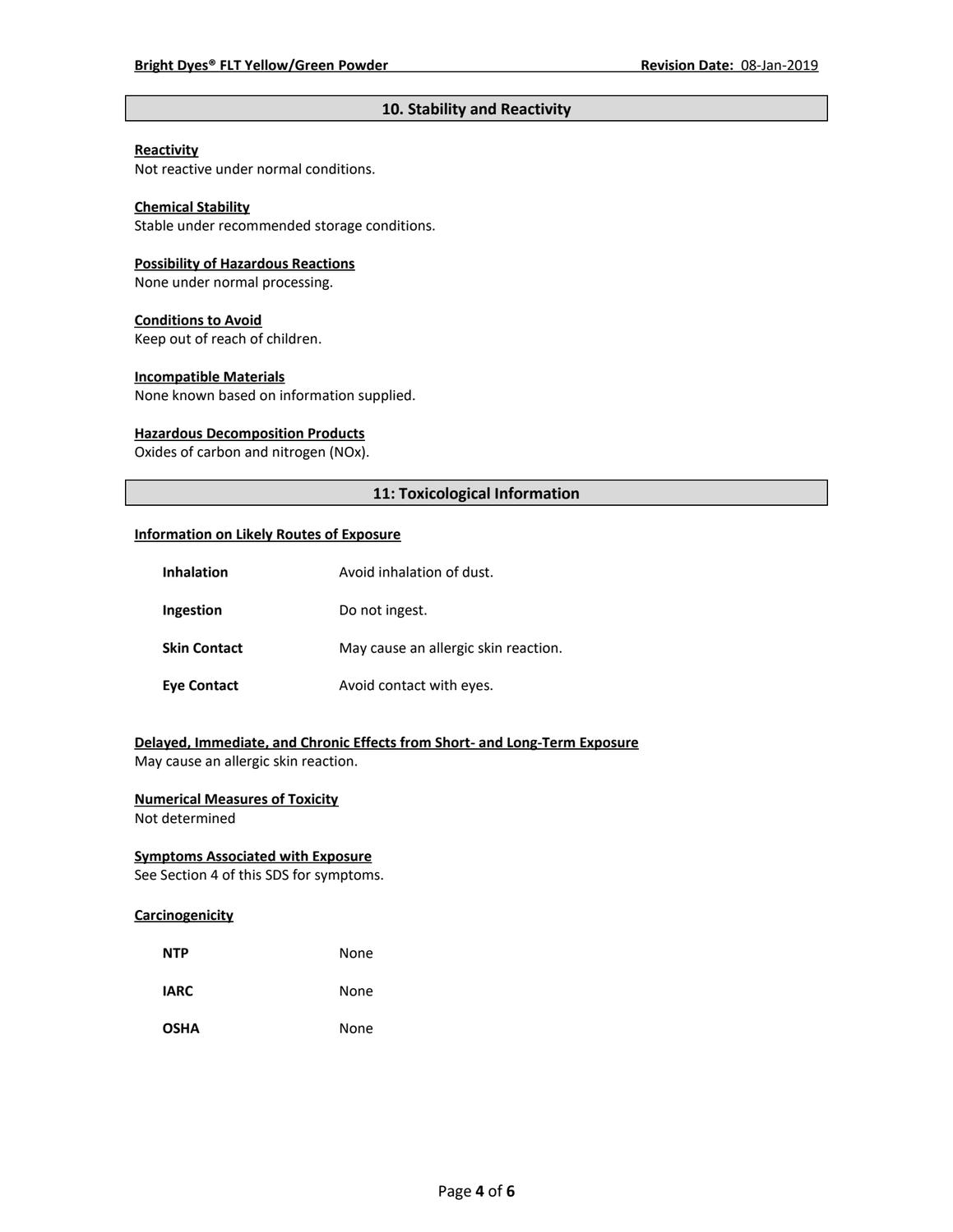# **12. Ecological Information**

### **Ecotoxicity**

This product is not classified as environmentally hazardous. However, this does not exclude the possibility that large or frequent spills can have a harmful or damaging effect on the environment.

#### **Component Information**

Not available

**Persistence/Degradability**

Not determined

#### **Bioaccumulation**

Not determined

**Mobility**

Not determined

#### **Other Adverse Effects**

Not determined

# **13. Disposal Considerations**

#### **Waste Disposal Methods**

Dispose of in accordance with federal, state, and local regulations.

#### **Contaminated Packaging**

Do not re-use empty containers.Dispose of containers in accordance with federal, state, and local regulations.

# **14. Transport Information**

#### **Note**

See current shipping paper for most up-to-date shipping information, including exemptions and special circumstances.

| <b>DOT</b>  | Not regulated |
|-------------|---------------|
| IATA        | Not regulated |
| <b>OMDG</b> | Not regulated |

## **15: Regulatory Information**

#### **International Inventories**

All ingredients in this product are listed in the U.S. EPA TSCA Inventories.

#### **U.S. Federal Regulations**

**CERCLA** This material, as supplied, does not contain any substances regulated as hazardous substances under the Comprehensive Environmental Response Compensation and Liability Act (CERCLA) (40 CFR 302) or the Superfund